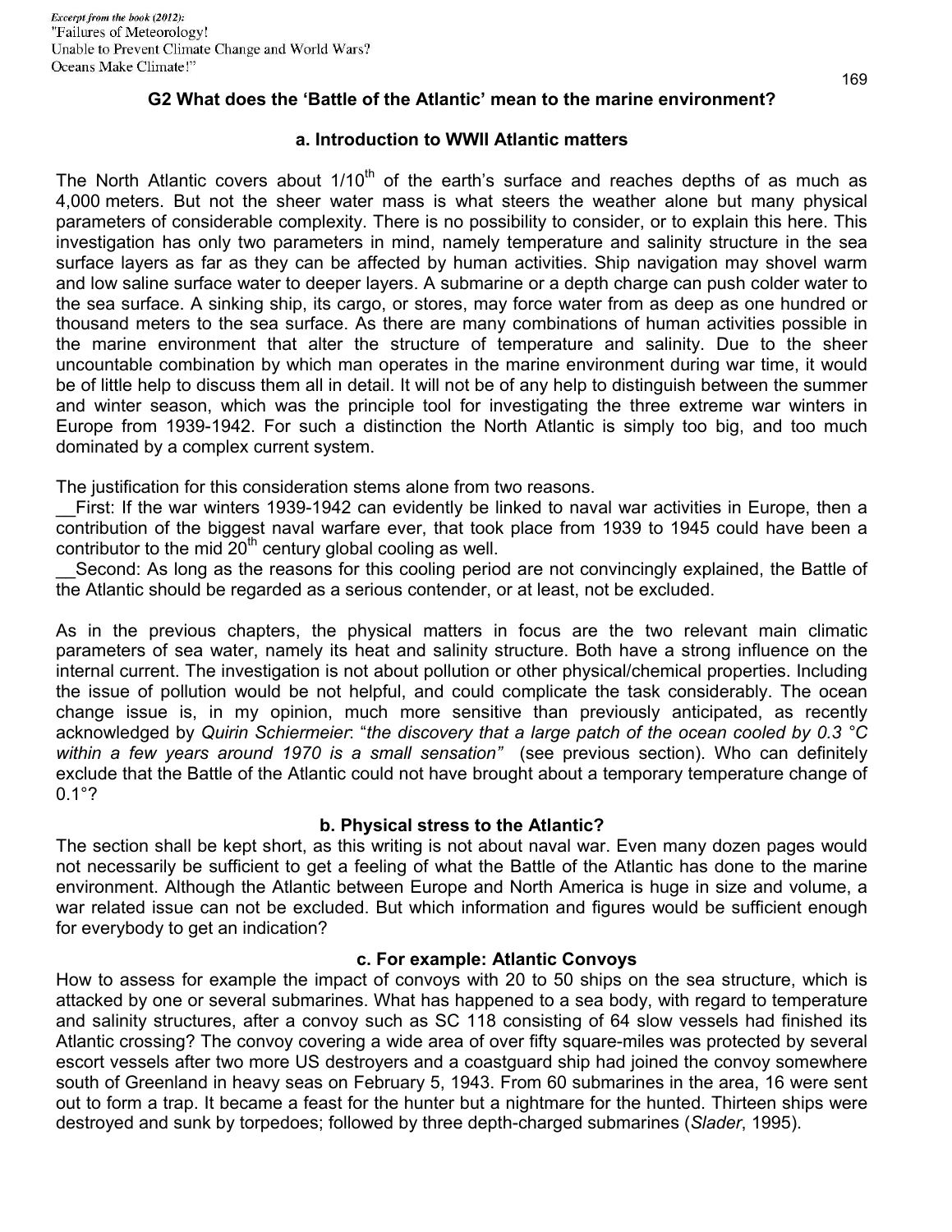Two weeks later a westbound convoy ONS 166 consisting of sixty-three vessels and six escort vessels was sent out. Hampered by constant northwest gales, the convoy averaged only 4 knots (ca. 8 km/h) over four days, upon which a five day battle commenced which covered over 1,000 miles of sea space. In the course of this battle 14 vessels were sunk. One long distance airplane sank U-623. At that time these airplanes (VLR Liberator) were able to stay in the air for half a day and to search and attack submarines for hours.

- Remarks:
	- $\circ$  The Allies lost 3,500 merchant ships and 175 warships in more than 100 convoy battles and perhaps 1,000 single-ship encounters.
	- $\circ$  Total loss of bomber and fighter planes difficult to verify but certainly several thousands (see over next section on air planes).
	- o \_\_Total release of bombs, depth charges, and torpedoes, is difficult to verify but the total number is presumably many hundred thousands.
	- $\circ$  Total release of shells and other explosive means, difficult to confirm, but presumably many millions.



Figure G2-1; Convoy in the South Atlantic

#### **d. The chapter air planes in naval warfare matters**

The use of the planes in war in the Atlantic made tremendous headway since the USA had entered the war after the Pearl Harbor attack in December 1941. The US production was estimated at 127,000 planes in 1942, exceeding the total number of German aircraft production during the whole war period (*Overy*, 1980). It meant that more aircraft with much improved quality and capability were available for surveillance, bombing and combat missions in the Atlantic. Even in August 1942 only eighteen American B-24 aircraft, called 'Liberator' were available to service Atlantic convoys. These planes had a range of 2,400 miles, had fuel tanks carrying

2,500 gallons fuel and reached heights of 30,000 feet (*Slader*, 1995). From the winter 1942/43 onwards long-range aircraft were assigned for anti-submarine warfare in the Atlantic, which sank 33 submarines between April 1943 and September 1944 (*Overy*, 1980). 209 long-range bomber aircraft were available to the US navy in July 1942. The number increased progressively to 2,200 searching and chasing Uboats between June 1943 and May 1944.

Also the German Luftwaffe flew bombing missions over the Atlantic in 1942 and 1943 that only diminished after D-Day (June 1944) while the Allied air force presence in the Atlantic improved impressively. The British Coastal Command flew approximately 238,000 sorties, totalling 1,300,000 flying hours (*Thomas*, 1990). Fourteen U-boats were confirmed destroyed with another twelve damaged.

The German Luftwaffe had not been well equipped to put up a significant performance in the North Atlantic battle. However, they had a few hundred long-range four engine planes in service, which flew from bases in France in 1941. During the month of August 1941, they succeeded in sinking more than 300.000 tons of shipping, i.e. almost one-third more than the U-boats sank in the same month. Axis airplanes shall have sunk a total of about 800 merchant ships in all war theaters. Even if less than half of that number has been sunk in sensitive waters of the Northern Atlantic and Northern Pacific, it actually meant the use of many ten-thousands of bombs and the plunge of many thousand of planes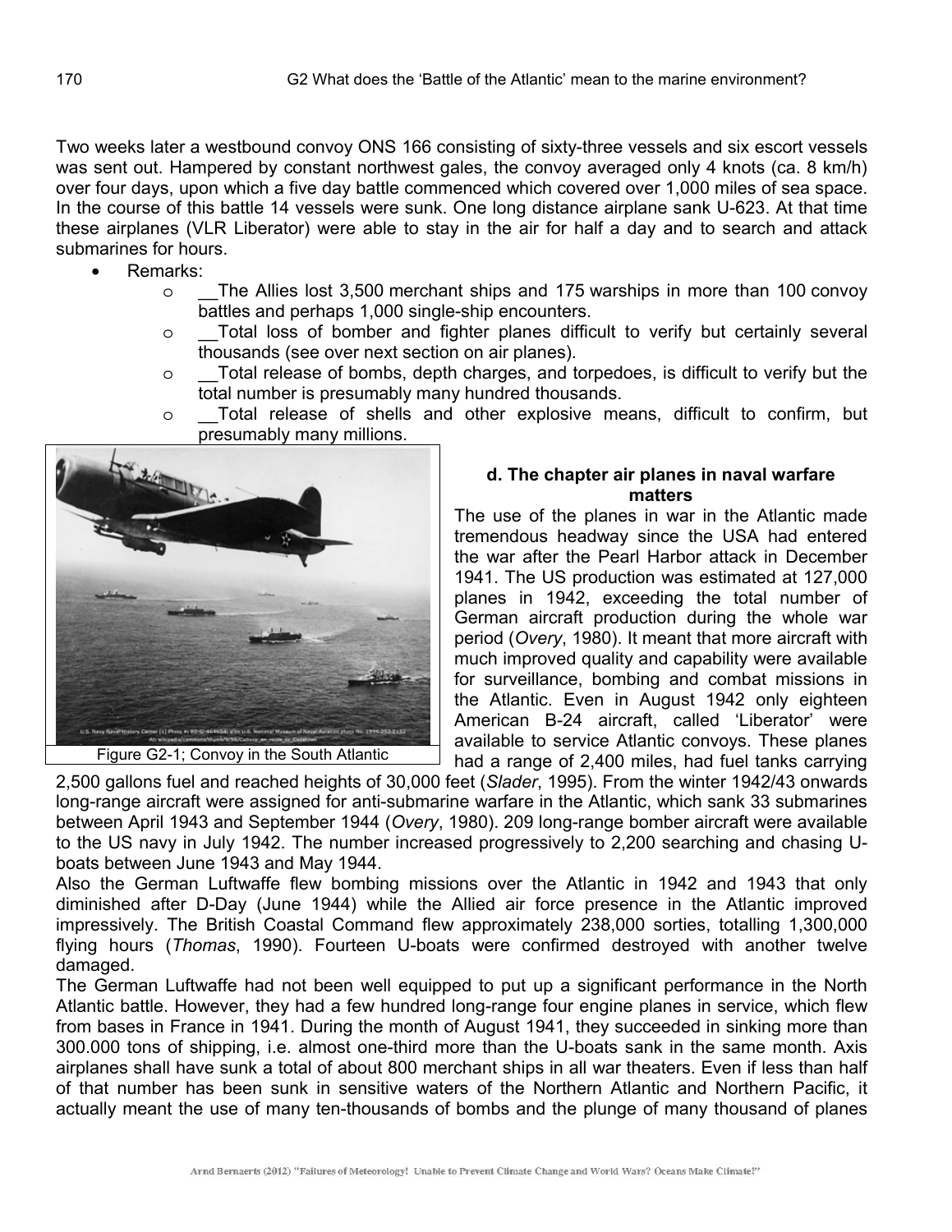into the oceans as well. The aerial sorties of the Luftwaffe over the Atlantic ceased after D-Day in June 1944.

### **e. German/Axis U-boats**

In August 1942 the German U-boat fleet had reached the number of 340, which were almost 300 boats more than three years earlier. During the whole war period, the U-boat force was comprised of about 1,100 boats, of which 850 participated in at least one combat mission, 630 were destroyed in enemy attacks.

- Loss incurred by German U-boat attacks (all told) is 2,822 vessels (14,220,000 tons).
- The Italians 152 boats sank 132 vessels (700,000 tons).
- The Axis U-boat fleet (German, Italian, and Japanese) is credited with the sinking of 25 large naval vessels, 41 destroyers and about 150 other naval vessels.

The main field of operation of the U-boats was the Atlantic. They were quite successful only from 1942 until March 1943. A special chapter is the period in early 1942 when U-boats operated extremely successfully along America's East coast. Within half a year they had sunk about 400 vessels. In two weeks a handful of U-boats could sink 25 ships with a total tonnage of 200,000, of which 70% were tankers. If every downed tanker carried about 2,500 tons of oil the total amount ending in the marine environment could have reached the total tonnage which the "Deepwater Horizon" accident discharged in the Gulf of Mexico in 2010 (here calculated with 780 mio. Litres). In summer 1942 the U-boat operation 'Paukenschlag' (Drumbeat) ended. The US Navy had become very effective. That had been six months of naval war in very sensitive waters, which had the potential to influence the Gulf Stream and the North Atlantic up to the UK and Norway.

# **f. Atlantic Sea Mines**

A barrage of 110,000 mines laid by Britain between 1940 and 1943 between Orkney and Iceland, received little attention. The mines 'Mk XX' were supposed to prevent U-boats from reaching shipping routes in the Atlantic (*Elliot*, 1979). Whether the barrage was a serious threat to U-boats is not known, but it seems not. It would have been a tremendous threat to the sea if the mines had tended to explode prematurely. It is not clear as to what happened to the mine barrage after the war ended. Were the mines 'gone' by 1945? Were remaining mines swept after 1945?

# **g. Arctic Convoys**

Arctic convoying was in

The Northern Mine Barrage - 110.000 mines in the Atlantic - 1940 to 1943; Between the Faeroe Islands and Iceland.

Report by the the Icelandic Coast Guard EOD (Explosive Ordnance Disposal) Unit (excerpt):

During WW II Winston Churchill commented that of all the threats posed to the British Nation by Germany, attacks on Merchant Shipping were the most likely to bring defeat, especially attacks made by U-Boats, which, at the beginning of the war were far in advance of Royal Navy anti-submarine countermeasures.



In order to carry out the operation, 10 merchant ships were required; this figure was subsequently reduced to 5 vessels by special modifications to the mines, so reducing the numbers required to effectively achieve the barrage.

The vessels could carry between 438 and 556 mines each depending on tonnage.

The operation lasted for approximately 3 years during which time the First Mine Laying Squadron laid over 110.000 mines, the majority of which were laid between the Faeroe Islands and Iceland. Mines were also laid between the North of Scotland through the Orkney Islands to the Faeroes and from the North West of Iceland to the Greenland Ice Belt.

The explosive charge in a WW II mine is usually large, the destructive effect underwater being from the blast effects of the chemical reaction known as detonation. In British mines two sizes of charge were used, 227 kg and 137 kg, the larger charge being preferred. Source: http://www.lhg.is/english/eod/mines/

Figure G2-2; Sea mine barrage between Iceland and Faeroe Island

numbers of naval activities only a very small fraction of what happened across the North Atlantic, in the Mediterranean Sea, or in other sea areas and sea routes around the globe. Arctic convoying was naval activity in a very sensitive marine environment, with water temperatures close to the freezing point, and